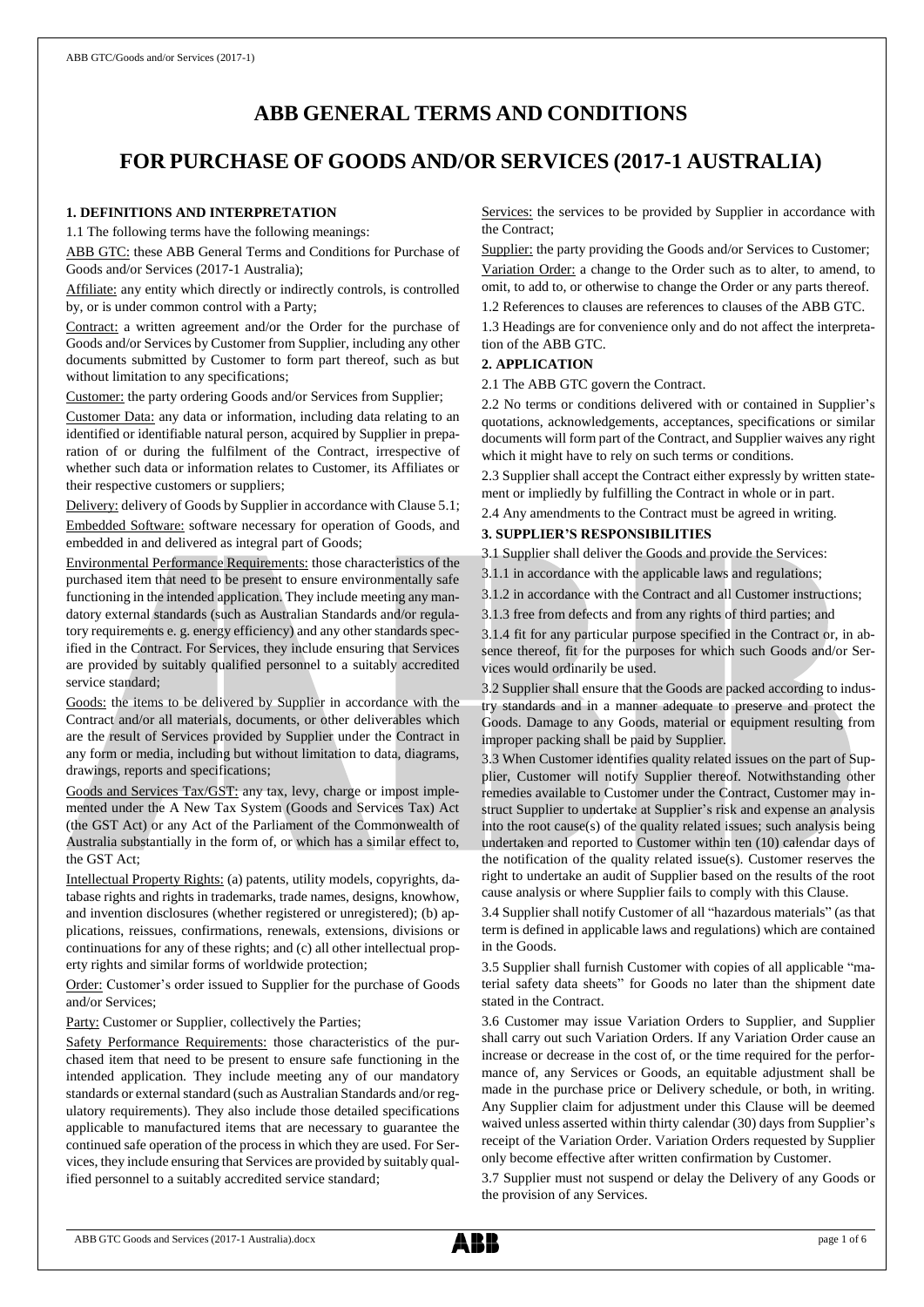3.8 Supplier assumes full and exclusive responsibility for any occupational accident or disease occurred to its employees and its subcontractors in relation to the provision of the Goods and/or Services.

3.9 Supplier is solely and exclusively responsible for any claims and/or lawsuits filed by its employees and/or subcontractors, and shall, without any limitations, defend, indemnify and hold Customer harmless from and against any claim, proceeding, action, fine, loss, cost, damages and expenses arising out of or relating to any such claims and/or lawsuits, and any noncompliance with legislation, regulations, codes of practice, guidance and other requirements of any relevant government or governmental agency applicable to Supplier, its employees or subcontractors. Supplier undertakes to appear in court at its own cost if requested by Customer, acknowledging its status as sole and exclusive employer, and to provide Customer with all requested documentation and information necessary to ensure proper legal defence of Customer in court. The preceding sentence does not apply if the liability or damage was caused by Customer's gross negligence or intentional act.

3.10 Customer is authorized to make any payments due to Supplier's employees and subcontractors performing Services, or providing Goods under the Contract, in order to avoid lawsuits, liens or encumbrances. Such payments may be made through withholding Supplier's credits, offsetting or in any other way. Supplier shall provide any support requested by Customer with regard to such payments and indemnify Customer for any payments made.

3.11 Where it is necessary for Supplier to enter Customer's premises, Supplier will need to complete the necessary occupational health and safety and security on site inductions before commencing work.

3.12 Supplier must, in delivering the Goods to Customer's premises and performing the Services:

(a) use its best efforts not to interfere with any of Customer's activities, or the activities of any other person, on Customer's premises;

(b) be aware of, comply with, and ensure that Supplier's personnel comply with:

(i) all applicable laws regulations and industrial awards and agreements, including all applicable safety, health and environment laws and regulations; and

(ii) all safety, health and environment guidelines, rules and procedures applicable to Customer's premises or specified in the Contract; and

(iii) all directions and orders given by Customer's representatives; and

(c) ensure that Customer's premises are left secure, clean, orderly and fit for immediate use.

## **4. PAYMENT, INVOICING**

4.1 Subject to Supplier providing an unconditional undertaking in the form approved by Customer, and given by an approved financial institution, as security to the value specified in the Order within 14 calendar days of the date of the Order, in consideration of the Goods delivered and/or the Services provided by Supplier in accordance with the Contract, Customer shall pay to Supplier the purchase price stated in the Contract provided the invoice fulfils the requirements defined in the Contract.

4.2 Unless otherwise stated, all prices specified in the Contract are in Australian currency, fixed and not subject to escalation.

4.3 Unless the Contract provides otherwise, the price is inclusive of:

(a) all charges for packaging, packing, insurance and Delivery of the Goods in accordance with the Contract;

(b) the cost of the Services and any items used or supplied in conjunction with the Services; and

(c) all taxes except GST.

4.4 Supplier shall submit invoices in an auditable form, complying with applicable laws, generally accepted accounting principles and the specific Customer requirements, containing the following minimum information: Supplier name, address and reference person including contact details; invoice date; invoice number; Order number and Supplier number; address of Customer; quantity; specification of Goods and/or Services; price (total amount invoiced); currency; tax or GST amount; tax or GST number; Authorized Economic Operator and/or Approved Exporter Authorization number and/or other customs identification number, if applicable; payment terms as agreed.

4.5 Invoices must be sent to the billing address specified in the Contract.

(i) Unless the Contract states that progress payments are to be made, Supplier must invoice Customer upon delivery of the Goods and/or upon completion of the Services.

(ii) Where progress payments are to be made, Supplier must invoice Customer at the end of each calendar month (or other period specified in the Contract) for Goods delivered and/or Services performed by Supplier in that month or that period (as the case may be).

When submitting an invoice under Clause 4, Supplier must provide Customer with all relevant records to enable Customer to calculate and/or verify the amount of the invoice together with the valid Order number.

In the event that a valid Order number has not been issued, then an invoice must visibly contain an ABB contact officer's full name (given and surname).

Invoices that do not visibly quote a valid Order number or an ABB contact officer's full name may be returned to Supplier, resulting in possible payment delay.

Customer will pay all invoices rendered to it under Clause 4.5 (i) or (ii), 45 calendar days from the end of the month of the invoice date, except where Customer:

(a) exercises its right to retain part of the price pursuant to Clauses 4.8 and 12.4; or

(b) disputes the invoice, in which case:

(i) Customer will pay the undisputed part of the relevant invoice (if any) and dispute the balance; and

(ii) if the resolution of the dispute determines that Customer is to pay an amount to Supplier, Customer will pay that amount as soon as practicable after resolution of that dispute.

Invoices from Supplier to Customer must be either posted or emailed to the following addresses.

Post: *ABB Australia Pty Limited PO Box 725 Auburn NSW 1835* Email: *[abbau.accountspayable@recall.com](mailto:abbau.accountspayable@recall.com)*

(Note – this email address is not to be used for reciprocal communication and is for the receiving of invoices only.)

Invoices sent by email are to be sent each separately as an attachment in PDF or TIFF format, using the correct layout (e. g. portrait invoices must be sent in portrait layout). Any support documentation to an invoice must be included within the same PDF or TIFF document that contains the invoice.

Customer cannot accept more than one invoice containing the same invoice number. Invoices submitted to Customer containing the same invoice number as previous invoices submitted may be returned to Supplier, resulting in possible payment delay.

4.6 Customer will reimburse expenses only at cost and to the extent agreed in writing.

4.7 Services charged on the basis of hourly rates require written confirmation of Supplier's time sheets by Customer. Supplier shall submit such time sheets to Customer for confirmation as may be instructed by

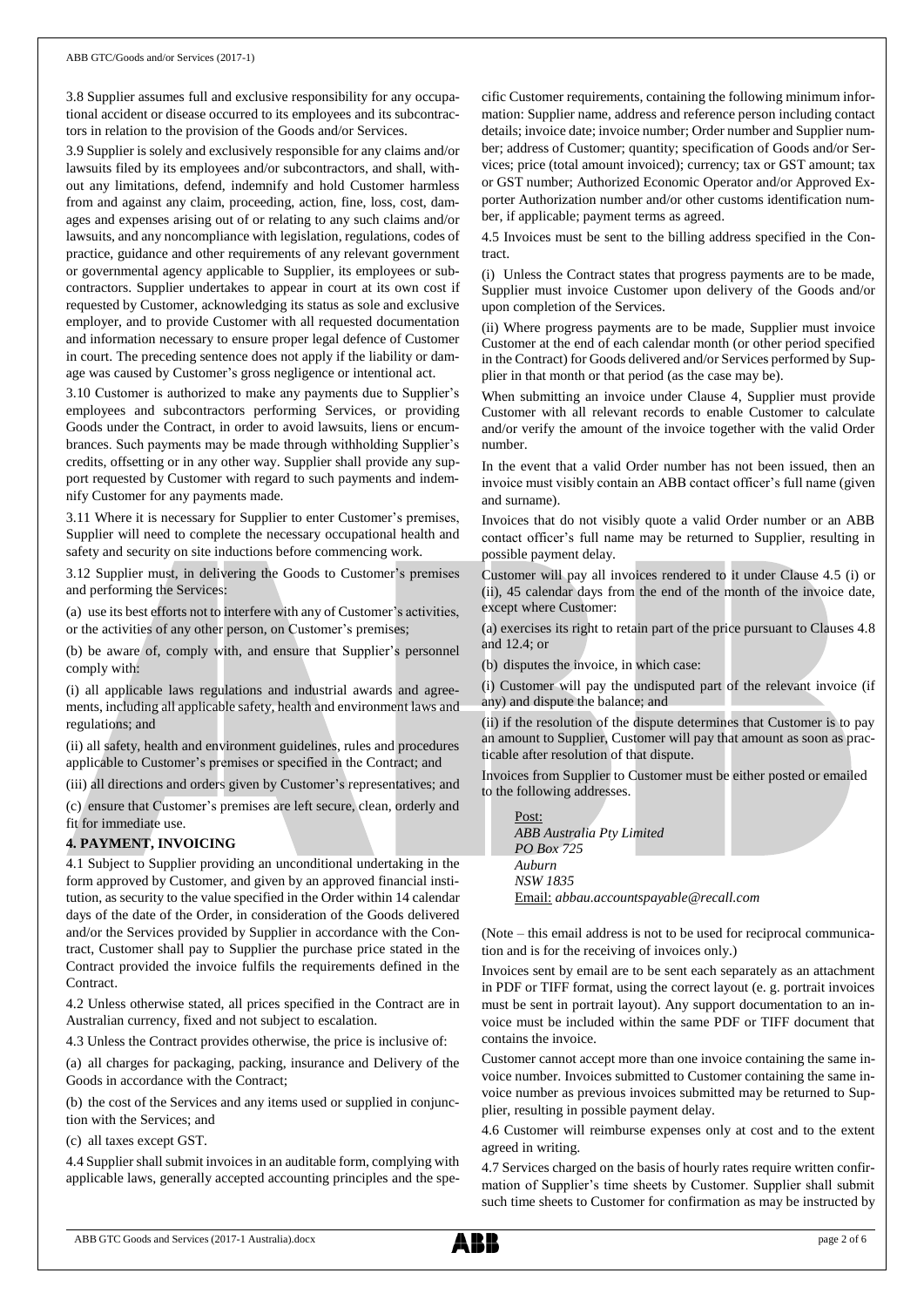Customer but latest together with any related invoice. Confirmation of time sheets cannot be construed as acknowledgement of any claims. Customer is not obliged to pay invoices based on time sheets which are not confirmed by Customer in writing.

4.8 Customer reserves the right to set off or withhold payment for Goods and/or Services not provided in accordance with the Contract, or retain part payment where Supplier has failed to provide security under Clause 4.1.

### **5. DELIVERY, PERFORMANCE OF SERVICES**

5.1 Unless agreed otherwise in the Contract, the Goods shall be delivered in accordance with INCOTERMS 2010 FCA, to the place defined in the Contract or, if no such place has been defined, to Customer's place of business.

5.2 The Services shall be provided at the place specified in the Contract or, if no such place has been specified, at Customer's place of business.

5.3 Supplier shall provide no later than at the time of acceptance of the Contract the following minimum information: number of packages and contents, the customs tariff numbers of the country of consignment, and the countries of origin for all Goods. For controlled Goods, the relevant national export control numbers must be indicated and, if the Goods and/or Services are subject to U.S. export regulations, the U.S. Export Control Classification Numbers (ECCN) or classification numbers of the International Traffic in Arms Regulations (ITAR) must be specified. Proofs of preferential origin as well as conformity declarations and marks of the country of consignment or destination are to be submitted without being requested; certificates of origin upon request. Supplier shall state the Order number on all invoices (in particular but not limited to commercial, pro forma or customs invoices).

5.4 The Goods shall be delivered, and Services shall be provided during Customer's business hours unless otherwise requested by Customer.

5.5 Upon Delivery, Supplier (or its appointed carrier) shall provide Customer a delivery note and any other required export and import documents not mentioned in Clause 5.3. If Customer has approved partial delivery, such delivery note shall also include the outstanding balance.

5.6 Ownership of the Goods passes to Customer at Delivery. To the extent that the Goods contain Embedded Software, ownership of such Embedded Software will not passto Customer, but Supplier shall grant, or – as applicable – shall procure that the third party owner grants, Customer and all users a worldwide, irrevocable, perpetual, transferable, non-exclusive, royalty-free right to use the Embedded Software as integral part of such Goods and/or for servicing either of them.

#### 5.7 Shipping

(a) A full set of documents are to be rendered for each shipment and forwarded only to Customer on the day of shipment. Bills of lading must be forwarded under separate registered mail. All invoices and shipping documents must show the Order number as set out herein.

(b) Any loss of profits, bonding or wharf charges or consequential damages arising from not adhering to these and the following requirements shall be payable by Supplier.

(c) For domestic shipments or deliveries, invoices (original only), delivery dockets and/or shipping specifications (in triplicate) are required. For foreign shipments, customs invoices, bill of lading and shipping specifications all in quadruplicate, the whole properly completed and certified in accordance with Australian customs regulations.

#### **6. ACCEPTANCE**

6.1 Delivery of Goods or provision of Services may not be deemed to be acceptance of such Goods or Services by Customer. Customer shall have reasonable time to inspect or test the Goods and/or Services and to report any defects to Supplier. If a defect in the Goods and/or Services was not reasonably detectable during the inspection, Customer shall have reasonable time to provide notice of such defect after it has become apparent and/or to reject the Goods and/or Services.

6.2 The Parties may agree on a certain acceptance procedure, in which case acceptance will be subject to Customer's written acceptance statement. Supplier shall inform Customer in writing within a reasonable time period in advance when the Goods and/or Services are ready for acceptance.

6.3 Customer may enforce any remedy defined in the Contract for any rejected Goods or Services.

#### **7. DELAY**

If the Delivery of Goods or the provision of Services does not comply with the agreed date(s), Customer may:

7.1 terminate the Contract in whole or in part;

7.2 refuse any subsequent delivery of the Goods or provision of the Services;

7.3 recover from Supplier any expenses reasonably incurred by Customer in obtaining the Goods and/or Services in substitution from another supplier;

7.4 claim damages for any cost, loss, expenses and liquidated damages incurred by Customer which are attributable to Supplier's delay; and

7.5 claim liquidated damages as agreed in the Contract.

### **8. WARRANTY AND REMEDIES**

8.1 Supplier warrants that the Goods and/or Services comply with the Contract, including but without limitation to Supplier's responsibilities as defined in Clause 3.1.

8.2 Supplier warrants that the Goods and/or Services meet the Safety Performance Requirements and Environmental Performance Requirements of the intended purpose.

8.3 Supplier warrants that the Goods are new and unused at the date of Delivery and remain free from defects during the warranty period.

8.4 The warranty period is twenty four (24) months from Delivery.

8.5 In case of breach of any warranty which is not remedied within forty eight (48) hours from Customer's notification, or in case of any other breach of the Contract, Customer is entitled to enforce any or more of the following remedies at its discretion and at Supplier's expense:

8.5.1 to give Supplier another opportunity to carry out any additional work necessary to ensure that the Contract is fulfilled, and/or to obtain prompt repair or replacement of the defective Goods and/or Services;

8.5.2 to carry out (or to instruct a third party to carry out) any additional work necessary to make the Goods and/or Services comply with the Contract:

8.5.3 to refuse any further Goods and/or Services;

8.5.4 to claim such damages as may have been sustained by Customer as a result of Supplier's breach of the Contract;

8.5.5 to terminate the Contract; in such event Customer has no obligation to compensate Supplier, and, at Customer's option, Supplier shall pay back to Customer any remuneration received from Customer for the Goods and/or Services and take back the Goods at Supplier's own cost and risk.

8.6 In case of a breach of any warranty, the entire warranty period shall be restarted for the defective Goods/Services from the date the remediation is completed to Customer's satisfaction.

8.7 The rights and remedies available to Customer under the Contract are cumulative and are not exclusive of any rights or remedies available at law or in equity.

### **9. INTELLECTUAL PROPERTY RIGHTS**

9.1 Subject to Clause 9.2, Supplier hereby grants Customer, or undertakes to procure that Customer is granted, a worldwide, irrevocable, transferable, non-exclusive, royalty-free license to use the Intellectual Property Rights in the Goods, including Embedded Software, if any.

9.2 Supplier herewith assigns to Customer full ownership rights in any Intellectual Property Rights in Goods resulting from the Services. Supplier further agrees, upon Customer's request and at its cost, to take all

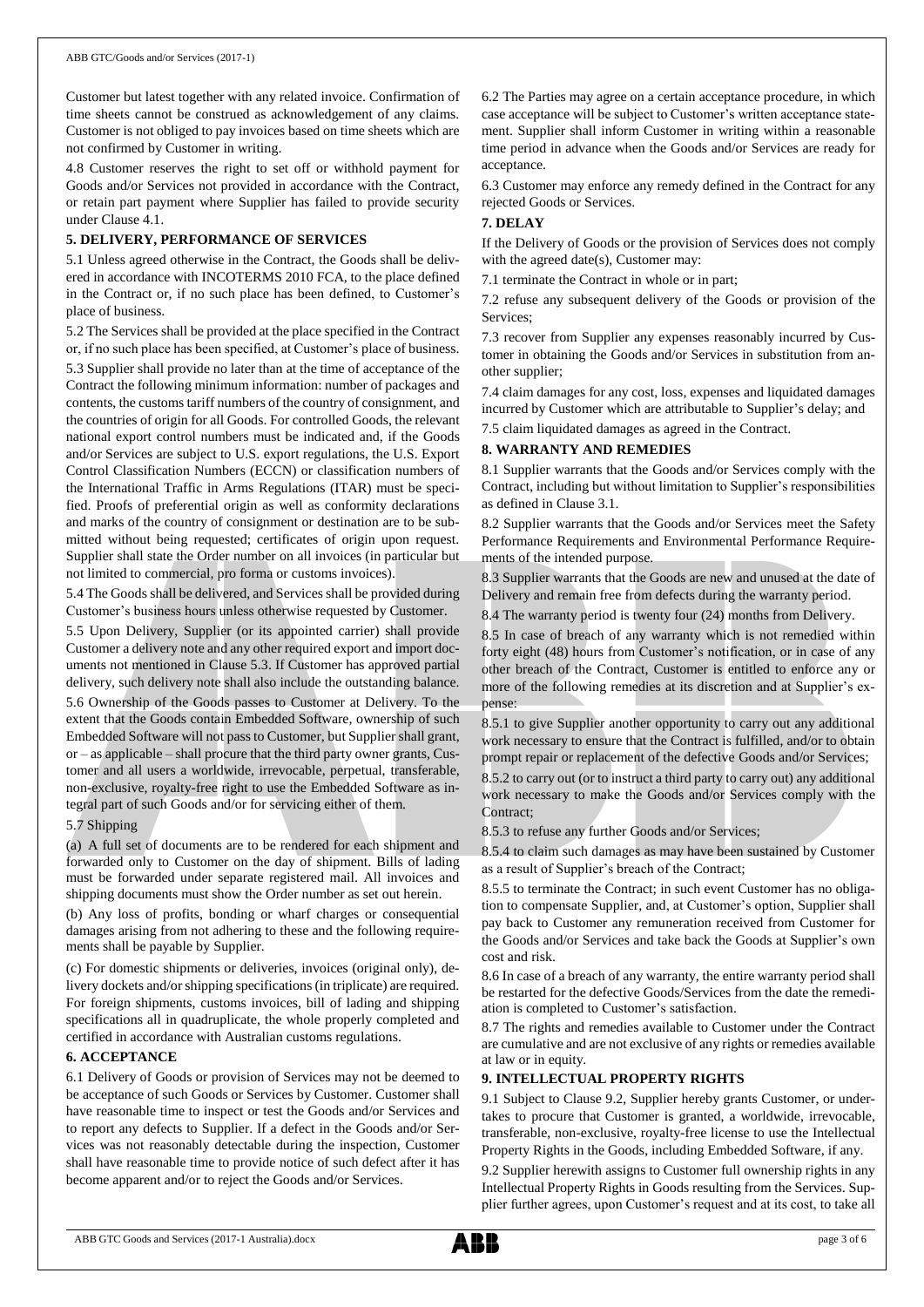further steps necessary to perfect Customer's ownership to the Intellectual Property Rights.

9.3 Intellectual Property Rights in any Goods created by or licensed to Supplier prior or outside a Contract (Pre-Existing IPR) will remain vested in Supplier (or the third party owner). To the extent that Pre-Existing IPR are embedded in any Goods resulting from the Services, Supplier grants, or undertakes to procure that the third party owner grants, Customer and its Affiliates a worldwide, irrevocable, transferable, non-exclusive, royalty-free license to use the Pre-Existing IPR as part of such Goods, including the right to improve, develop, market, distribute, sublicense or otherwise use such Pre-Existing IPR.

9.4 Supplier must specify in writing and prior to Delivery all open source software contained in or used by Embedded Software, if any, and request Customer's written approval. Supplier agrees to replace at its own cost any open source software components rejected by Customer with software of at least the same quality and functionality.

9.5 If any claim is made against Customer that the Goods and/or Services infringe a third party's Intellectual Property Rights, Supplier shall at its cost, but at Customer's discretion (i) procure for Customer and Customer's clients, as the case may be, the right to continue using the Goods and/or Services; (ii) modify the Goods and/or Services so they cease to be infringing; or (iii) replace the Goods and/or Services by non-infringing equivalents. Otherwise, Customer is entitled to terminate the Contract and to reclaim all sums which it has paid to Supplier thereunder.

#### **10. COMPLIANCE, INTEGRITY**

10.1 Supplier shall provide the Goods and/or Services in compliance with all relevant laws, regulations, and codes of practice.

10.2 Supplier and its subcontractors must comply with the ABB List of Prohibited and Restricted Substances and report to Customer the substances contained in the Goods. Supplier must also comply with the reporting and other requirements regarding Conflict Minerals made available under **[www.abb.com](http://www.abb.com/) – Supplying – Material Compliance – ABB Policy and Supplier Requirements** or otherwise and shall provide Customer with documents, certificates and statements as requested. Any statement made by Supplier to Customer (whether directly or indirectly) with regard to materials used for or in connection with the Goods and/or Services will be deemed to be a representation under the Contract.

10.3 Supplier represents and warrants that it is and will remain fully compliant with all applicable trade and customs laws, regulations, instructions, and policies, including, but not limited to, satisfying all necessary clearance requirements, proofs of origin, export and import licenses and exemptions from, and making all proper filings with appropriate governmental bodies and/or disclosures relating to the provision of services, the release or transfer of goods, hardware, software and technology.

10.4 No material or equipment included in or used for the Goods and/or Services must originate from any company or country listed in any relevant embargo issued by the authority in the country where the Goods and/or Services will be used or an authority otherwise having influence over the equipment and material forming part of the Goods and/or Services. If any of the Goods and/or Services are or will be subject to export restrictions, it is Supplier's responsibility to promptly inform Customer in writing of the particulars of such restrictions.

10.5 Both Parties warrant that each will not, directly or indirectly, and that each has no knowledge that other persons will, directly or indirectly, make any payment, gift or other commitment to its customers, to government officials or to agents, directors and employees of each Party, or any other party in a manner contrary to applicable laws (including but not limited to the U. S. Foreign Corrupt Practices Act, the UK Bribery Act 2010 and, where applicable, legislation enacted by member states and signatories implementing the OECD Convention Combating Bribery of Foreign Officials), and shall comply with all relevant laws, regulations, ordinances and rules regarding bribery and corruption. Nothing in the Contract will render either Party or any of its Affiliates liable to reimburse the other for any such consideration given or promised.

10.6 Supplier herewith acknowledges and confirms that Supplier has received a copy of ABB's Code of Conduct and ABB's Supplier Code of Conduct or has been provided information on how to access both ABB Codes of Conduct online under **[www.abb.com/Integrity](http://www.abb.com/Integrity)**. Supplier agrees to perform its contractual obligations in accordance with both ABB Codes of Conduct.

10.7 ABB has established reporting channels where Supplier and its employees may report suspected violations of applicable laws, policies or standards of conduct: Web portal: **[www.abb.com/Integrity](http://www.abb.com/Integrity) – Reporting Channels**; contact details specified on this Web portal.

10.8 Any violation of an obligation contained in this Clause 10 is a material breach of the Contract and entitles the other Party to terminate the Contract with immediate effect and without prejudice to any further rights or remedies available thereunder or at law. Notwithstanding anything to the contrary in the Contract, Supplier shall, without any limitations, indemnify and hold harmless Customer for all liabilities, damages, cost or expenses incurred as a result of any such violation and/or termination of the Contract, or arising from export restrictions concealed by Supplier.

# **11. CONFIDENTIALITY, DATA SECURITY, DATA PROTECTION**

11.1 Supplier shall keep in strict confidence all Customer Data and any other information concerning Customer's or its Affiliates' business, their products and/or their technologies which Supplier obtains in connection with the Goods and/or Services to be provided (whether before or after acceptance of the Contract). Supplier shall restrict disclosure of such confidential material to such of its employees, agents or subcontractors or other third parties as need to know the same for the purpose of the provision of the Goods and/or Services to Customer. Supplier shall ensure that such employees, agents, subcontractors or other third parties are subject to and comply with the same obligations of confidentiality as applicable to Supplier and will be liable for any unauthorized disclosures.

11.2 Supplier shall apply appropriate safeguards, adequate to the type of Customer Data to be protected, against the unauthorised access or disclosure of Customer Data and protect such Customer Data in accordance with the generally accepted standards of protection in the related industry, or in the same manner and to the same degree that it protects its own confidential and proprietary information – whichever standard is higher. Supplier may disclose confidential information to Permitted Additional Recipients (which means Supplier's authorised representatives, including auditors, counsels, consultants and advisors) provided always that (i) such information is disclosed on a strict need-to-know basis, and (ii) such Permitted Additional Recipients sign with Supplier a confidentiality agreement with terms substantially similar hereto or, where applicable, are required to comply with codes of professional conduct ensuring confidentiality of such information. Supplier shall comply with, and ensure that the Permitted Additional Recipients comply with, any security procedure, policy or standard provided to Supplier by Customer or any of its Affiliates from time to time, and in particular with the ABB Cyber Security Requirements for Suppliers as made available under **[www.abb.com/Supplying/Cybersecurity](http://www.abb.com/Supplying/Cybersecurity)**, or as otherwise set out in the Contract.

11.3 Supplier must not (i) use Customer Data for any other purposes than for providing the Goods and/or Services, or (ii) reproduce the Customer Data in whole or in part in any form except as may be required by the Contract, or (iii) disclose Customer Data to any third party, except to Permitted Additional Recipients or with the prior written consent of Customer.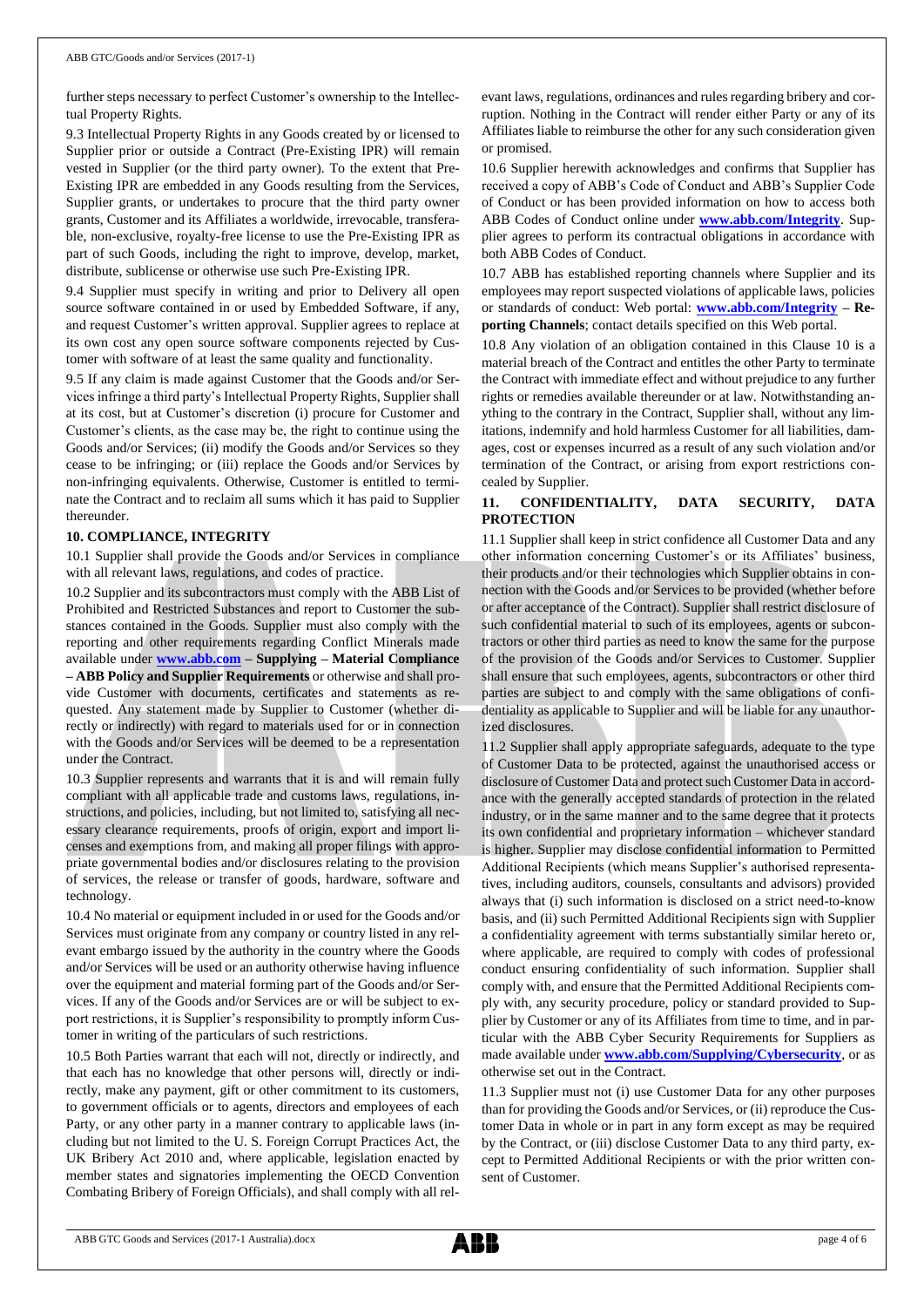11.4 Supplier shall install and update at its own cost adequate virus protection software and operating system security patches for all computers and software utilized in connection with providing the Goods and/or Services.

11.5 Supplier shall inform Customer without delay about suspicion of breaches of data security or other serious incidents or irregularities regarding any Customer Data.

11.6 Supplier agrees that Customer is allowed to provide any information received from Supplier to any Affiliate of Customer. Supplier shall obtain in advance all necessary approval or consent for Customer to provide such information to Customer's Affiliates if such information is confidential for any reason or subject to applicable data protection or privacy laws and regulations.

# **12. LIABILITY AND INDEMNITY**

12.1 Without prejudice to applicable mandatory law, Supplier shall, without any limitations, indemnify and hold harmless Customer for all liabilities, damages, cost, losses or expenses incurred by Customer as a result of Supplier's breach of the Contract. Supplier shall, without any limitations, indemnify and hold harmless Customer for any claim made by a third party against Customer in connection with the Goods and/or Services, including but without limitation to claims that such Goods and/or Services infringe a third party's Intellectual Property Rights. Upon Customer's request Supplier shall defend Customer against any third party claims.

12.2 Notwithstanding anything else contained in the Contract or otherwise to the contrary, Customer shall not be liable whether by way of indemnity, guarantee, or by reason of any breach of contract, or of statutory duty (to the fullest extent permitted at law) or by reason of tort (including but not limited to negligence) or any other legal principle or doctrine for any loss of profits, loss of use, loss of revenue or loss of anticipated savings, business interruption, loss of power, costs of capital or costs of replacement of power, increased costs of or loss of anticipated savings or for any financial or economic loss (whether direct or indirect) or for any consequential or indirect loss or damage whatsoever. Customer's total liability under, arising out of or in connection with the Contract howsoever caused and under any legal theory or doctrine, shall never exceed the price paid by Customer for the Goods and/or Services.

12.3 Supplier is responsible for the control and management of all of its employees, suppliers and/or subcontractors, and it is responsible for their acts or omissions as if they were the acts or omissions of Supplier. 12.4 Customer reserves the right to set off any claims under a Contract against any amounts owed to Supplier.

# **13. TERMINATION**

13.1 Customer may terminate the Contract for convenience in whole or in part by giving Supplier thirty (30) calendar days written notice. In such event Customer shall pay to Supplier the value of the delivered but unpaid Goods and/or Services and proven direct cost reasonably incurred by Supplier for the undelivered Goods and/or Services, however in no event more than the price for the Goods and/or Services agreed under the Contract. No further compensation will be due to Supplier.

13.2 In the event of Supplier's breach of the Contract, Customer is entitled to terminate the Contract in accordance with Clause 8.5.

13.3 Customer may terminate the Contract with immediate effect by notice in writing in the event that (i) an interim order is applied for or made, or a voluntary arrangement approved, or a petition for a bankruptcy order is presented or a bankruptcy order is made against Supplier; or (ii) any circumstances arise which entitle the court or a creditor to appoint a receiver or administrator or to make a winding-up order; or (iii) other similar action is taken against or by Supplier by reason of its insolvency or in consequence of debt; or (iv) there is a change of control of Supplier.

13.4 Upon termination Supplier shall immediately and at Supplier's expense return to Customer all Customer property (including any Customer Data, documentation, and transfer of Intellectual Property Rights) then under Supplier's control and provide Customer with the complete documentation about the delivered Goods and/or Services.

# **14. QUALIFYING CAUSE OF DELAY**

14.1 Supplier shall be entitled to such extension of time for Delivery as Customer, acting reasonably, assesses if Delivery is or will be delayed by a qualifying cause of delay, and Supplier gives Customer, within 7 calendar days of when Supplier should reasonably have become aware of that causation occurring, a written claim for an extension of time evidencing the facts of causation and of the extent of the delay to Delivery.

14.2 A qualifying cause of delay means any act, default or omission of Customer in breach of Customer's obligations under the Contract that has caused a delay in the critical path of the performance of the Contract and in relation to which Supplier has taken all reasonable steps to mitigate the effects thereof on Delivery.

# **15. ASSIGNMENT AND SUBCONTRACTING**

15.1 Supplier may neither assign, nor transfer, encumber nor subcontract the Contract, nor any parts thereof (including any monetary receivables from Customer) without prior written approval of Customer. 15.2 Customer may assign, transfer, encumber, subcontract or deal in any other manner with the Contract or parts thereof to its Affiliates.

## **16. NOTICES**

Any notice must be given duly signed by registered mail, courier, fax or by e-mail to the address of the relevant Party as stated in the Contract or to such other address as such Party may have notified in writing. Email and fax require written confirmation of the receiving Party. Supplier's reply, correspondence, information or documentation related to the Contract must be provided in the language used in the Contract.

# **17. WAIVERS**

Failure to enforce or exercise any term of the Contract does not constitute a waiver of such term and does not affect the right later to enforce such or any other term therein contained.

# **18. GOVERNING LAW AND DISPUTE SETTLEMENT**

18.1 The Contract is governed by the laws of the country (and/or the state, as applicable) where Customer is registered, however under exclusion of its conflict of law rules and the United Nations Convention on International Sale of Goods.

18.2 If Customer and Supplier are registered in the same country, any dispute arising in connection with the Contract which cannot be settled amicably shall be submitted for resolution to the jurisdiction of the competent courts at Customer's place of registration.

18.3 If Customer and Supplier are registered in different countries, any dispute arising in connection with the Contract which cannot be settled amicably shall be finally settled under the Rules of Arbitration of the International Chamber of Commerce by one arbitrator appointed in accordance therewith. Place of arbitration shall be Customer's place of registration. The language of the proceedings and of the award shall be English.

# **19. SEVERABILITY**

The invalidity or unenforceability of any term of the Contract will not adversely affect the validity or enforceability of the remaining terms. The Contract will be given effect as if the invalid or unenforceable term had been replaced by a term with a similar economic effect.

### **20. SURVIVAL**

20.1 Provisions of the Contract which either are expressed to survive its termination or from their nature or context it is contemplated that they are to survive such termination will remain in full force and effect notwithstanding such termination.

20.2 The obligations set forth in Clauses 8 (Warranty and Remedies), 9 (Intellectual Property Rights), 11 (Confidentiality, Data Security,